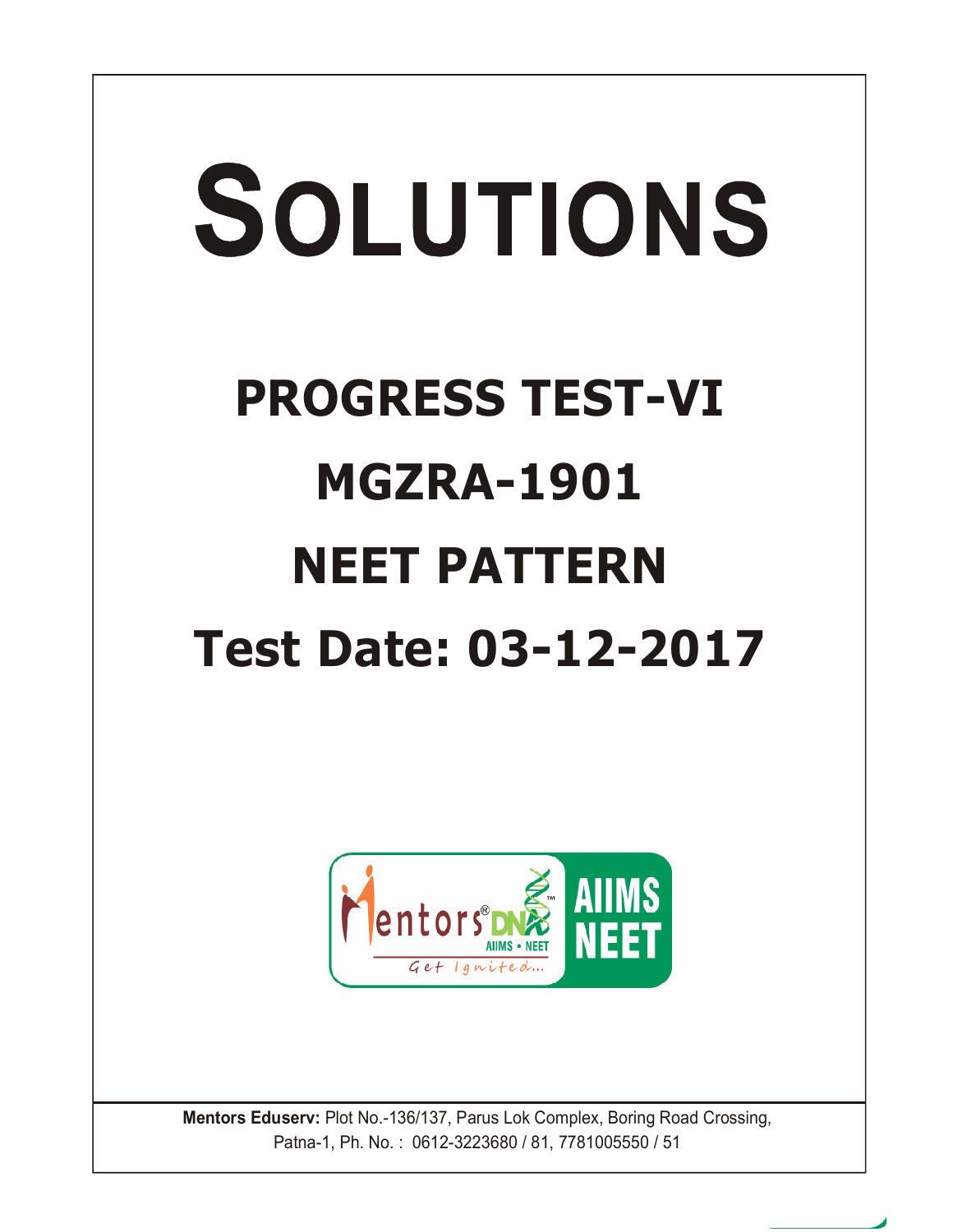# [ **2** ]

#### **(PT-6)\_MGZRA-1901\_SOLUTION\_NEET\_03-12-17**

**PHYSICS**  
\nBecause the lift is falling freely, the effective weight and hence the normal reaction on the block is zero. Therefore,  
\nthe force of friction, 
$$
F = \mu R = \mu mg
$$
  
\nFactoration due to friction,  $Ia = \frac{F}{m} = \frac{\mu mg}{m} = \mu g$   
\nNearrelation due to friction,  $Ia = \frac{F}{m} = \frac{\mu mg}{m} = \mu g$   
\nNow,  $u = 10 \text{ ms}^{-2}$ .  
\nNow,  $v^2 = u^2 + 2a\text{ s}$   
\n $(0)^2 = (10)^2 + 2(-10)\mu(50)$   
\n**3.** (2)  
\n $R + P$  sin 60° = Mg  
\n $\therefore R = Mg - P \sin 60°$   
\nFridional force,  
\n $F = \mu R = \mu mg - P \sin 60°$   
\nFriedional force,  
\n $F = \mu R = \mu mg - P \sin 60°$   
\n $= \mu [Mg - P \sin 60°]$   
\n $= \mu [Mg - P \sin 60°]$   
\nHere,  $\mu = 0.5$ ,  $M = 4kg$   
\n $g = 10 \text{ ms}^{-2}$   
\n $\therefore \frac{P}{2} = \frac{1}{2} [\frac{1}{1} \times 10 - \frac{P\sqrt{3}}{2}]$  or  $P = 10 - \frac{P\sqrt{3}}{2}$   
\nor,  $P + P \frac{\sqrt{3}}{2} = 10$  or  $P = 5.38N$   
\n**4.** (2)  
\nSuppose due to a force R on B, both blocks A and B move together, in this case  
\n $F = (m, + m, a) a = (2 + 5) a$  or  $a = F/7$   
\nNow, force on A = ma = (2F/7)  
\nFor no relative motion between A and B, 2F/T must not exceed the limiting force of friction between A and B. The  
\nlimiting force of friction between A and B is given by  
\n $\mu m_{R}g = 0.6 \times 2 \times g$   
\n $\therefore \frac{2F}{T} = 0.6 \times 2 \times 6$  or  $F = 4.2gN = 4 = 4.2kgf$   
\n**5.** (1

$$
\mu=\frac{1}{3}tan\theta
$$



**Mentors Eduserv: Plot No.-136/137, Parus Lok Complex, Boring Road Crossing, Patna-1, Ph. No. : 0612-3223681/2 | 7544015993/6/7 | 7070999604/5**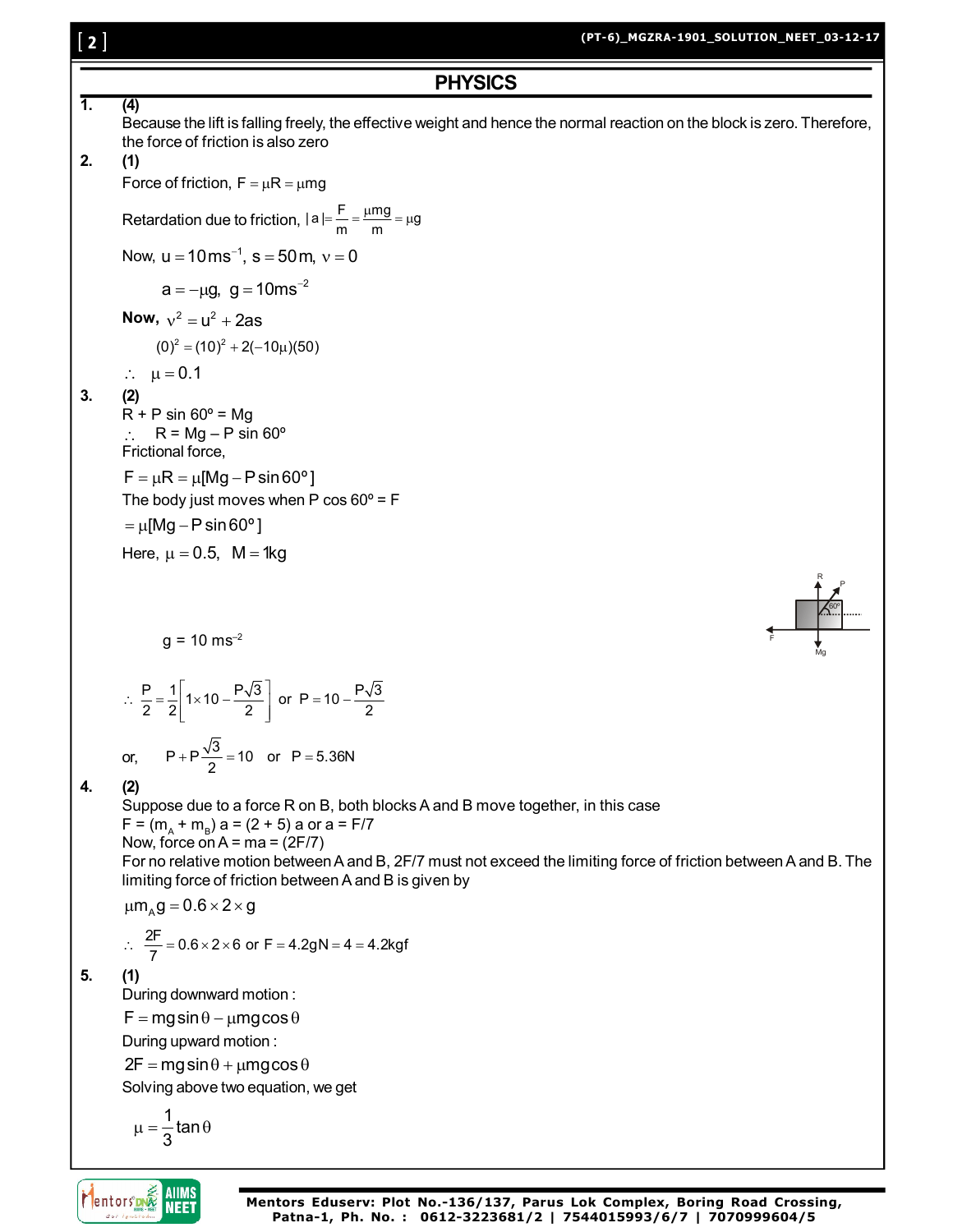$$
\begin{array}{c}\n\hline\n\uparrow \\
\hline\n\uparrow \\
\hline\n\uparrow \\
\hline\n\uparrow \\
\hline\n\uparrow \\
\hline\n\uparrow \\
\hline\n\uparrow \\
\hline\n\downarrow \\
\hline\n\downarrow \\
\hline\n\downarrow \\
\hline\n\downarrow \\
\hline\n\downarrow \\
\hline\n\downarrow \\
\hline\n\downarrow \\
\hline\n\downarrow \\
\hline\n\downarrow \\
\hline\n\downarrow \\
\hline\n\downarrow \\
\hline\n\downarrow \\
\hline\n\downarrow \\
\hline\n\downarrow \\
\hline\n\downarrow \\
\hline\n\downarrow \\
\hline\n\downarrow \\
\hline\n\downarrow \\
\hline\n\downarrow \\
\hline\n\downarrow \\
\hline\n\downarrow \\
\hline\n\downarrow \\
\hline\n\downarrow \\
\hline\n\downarrow \\
\hline\n\downarrow \\
\hline\n\downarrow \\
\hline\n\downarrow \\
\hline\n\downarrow \\
\hline\n\downarrow \\
\hline\n\downarrow \\
\hline\n\downarrow \\
\hline\n\downarrow \\
\hline\n\downarrow \\
\hline\n\downarrow \\
\hline\n\downarrow \\
\hline\n\downarrow \\
\hline\n\downarrow \\
\hline\n\downarrow \\
\hline\n\downarrow \\
\hline\n\downarrow \\
\hline\n\downarrow \\
\hline\n\downarrow \\
\hline\n\downarrow \\
\hline\n\downarrow \\
\hline\n\downarrow \\
\hline\n\downarrow \\
\hline\n\downarrow \\
\hline\n\downarrow \\
\hline\n\downarrow \\
\hline\n\downarrow \\
\hline\n\downarrow \\
\hline\n\downarrow \\
\hline\n\downarrow \\
\hline\n\downarrow \\
\hline\n\downarrow \\
\hline\n\downarrow \\
\hline\n\downarrow \\
\hline\n\downarrow \\
\hline\n\downarrow \\
\hline\n\downarrow \\
\hline\n\downarrow \\
\hline\n\downarrow \\
\hline\n\downarrow \\
\hline\n\downarrow \\
\hline\n\downarrow \\
\hline\n\downarrow \\
\hline\n\downarrow \\
\hline\n\downarrow \\
\hline\n\downarrow \\
\hline\n\downarrow \\
\hline\n\downarrow \\
\hline\n\downarrow \\
\hline\n\downarrow \\
\hline\n\downarrow \\
\hline\n\downarrow \\
\hline\n\downarrow \\
\hline\n\downarrow \\
\hline\n\downarrow \\
\hline\n\downarrow \\
\hline\n\downarrow \\
\hline\n\downarrow \\
\hline\n\downarrow \\
\hline\n\downarrow \\
\hline\n\downarrow \\
\hline\n\downarrow \\
\hline\n\downarrow \\
\hline\n\downarrow \\
$$

Insect will crawl up the bowl till the component of its weight along the bowl is balanced by the limiting frictional force. So, resolving weight perpendicular and along the bowl, we get

$$
R = mg\cos\theta
$$
 ......(i)  
\n
$$
f_L = mg\sin\theta
$$
 ......(ii)  
\nDividing equation (ii) by equation (i)

$$
tan \theta = (f_L / r) \text{ or } tan \theta = \mu \qquad [:: f_L = \mu R]
$$

$$
\frac{\sqrt{r^2 - y^2}}{y} = \mu \text{ or } y = \frac{r}{\sqrt{1 + \mu^2}}
$$
  
So,  $h = r - y = r \left[ 1 - \frac{1}{\sqrt{1 + \mu^2}} \right]$ 

## **8. (1)**

Let I be the desired length. The chain starts moving when net pulling force = maximum force of friction

or 
$$
g\frac{m}{L}I = \mu \cdot \frac{m}{L}(L - I)g
$$

$$
I = \left(\frac{\mu}{\mu + 1}\right) L
$$

## **9. (2)**

Till sliding starts, i.e.,  $\,\theta$   $<$  tan $^{-1}$   $\mu$  , contact force (F $_{\rm c}$ ) and force of gravity (mg) are equal and opposite. Once the body starts sliding,

i.e.,  $\, \theta >$  tan $^{-1} \, \mu$  , net contact force becomes

$$
F_c = \sqrt{(mg\cos\theta)^2 + (\mu mg\cos\theta)^2}
$$

 $=$  mgcos $\theta\sqrt{1+\mu^2}$ 

Hence, the contact force starts decreasing and finally it becomes zero at  $\theta = 90^{\circ}$ 

**10. (1)**



When the body moves on frictionless surface, then

$$
d=\frac{1}{2}g\,sin\theta t^2
$$

When the body moves on roguh inclined surface.  $d = \frac{1}{2}$ g(sin $\theta \mu \cos \theta$ )(2t)<sup>2</sup>

$$
\therefore \frac{1}{2}g\sin\theta t^2 = \frac{1}{2}g(\sin\theta - \mu\cos\theta)(2t)^2
$$
  
or  $\sin\theta = 4(\sin\theta - \mu\cos\theta)$  or  $\frac{\sin\theta}{4} = \sin\theta - \mu\cos\theta$   
or  $\mu\cos\theta = \frac{3}{4}\sin\theta$  or  $\mu = \frac{3}{4}\tan\theta$ 

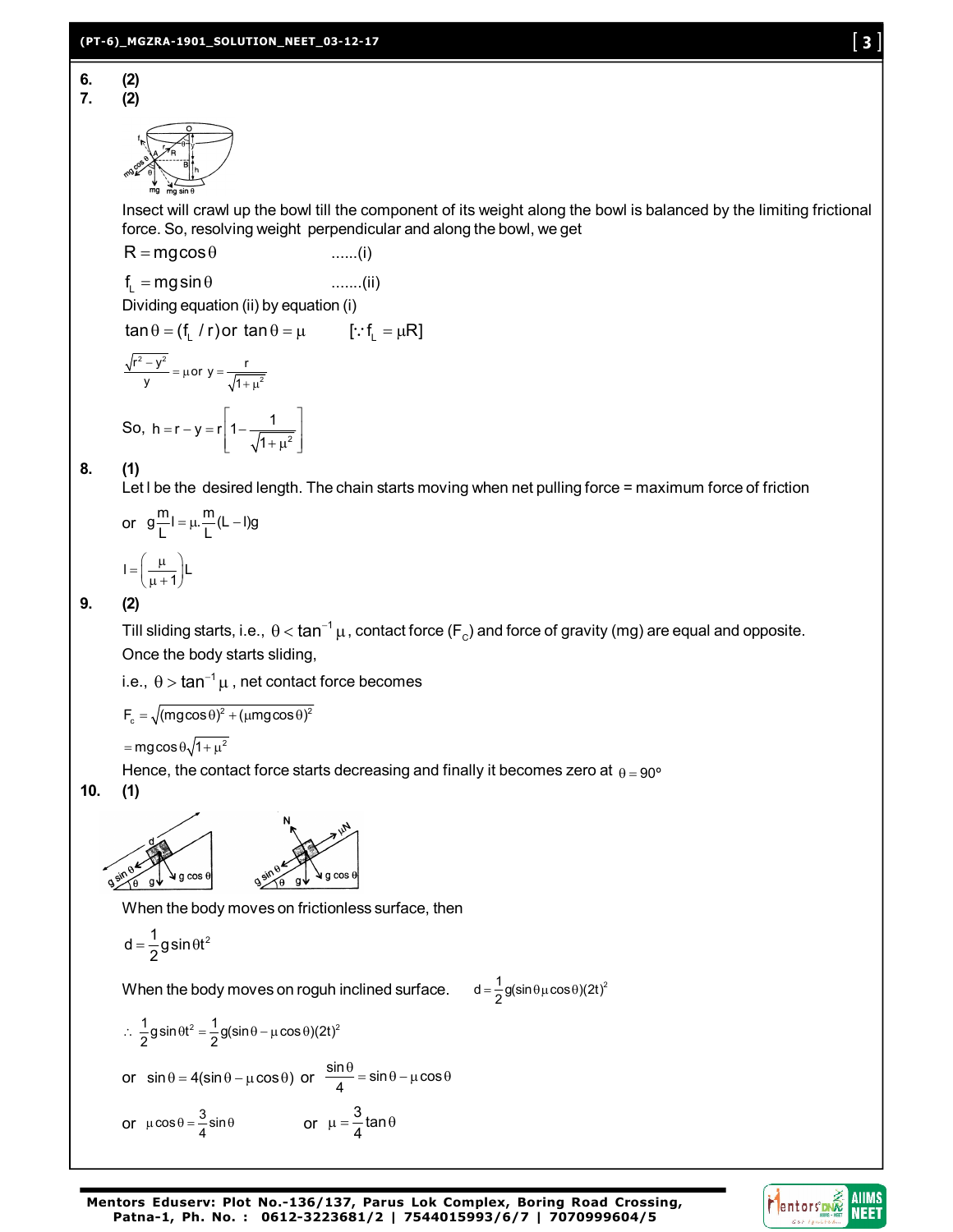#### **(PT-6)\_MGZRA-1901\_SOLUTION\_NEET\_03-12-17**

11. (1)  
\n
$$
\frac{v^2}{Rg} = \left(\frac{\mu_s + \tan \theta}{1 - \mu_s \tan \theta}\right) \Rightarrow v = \sqrt{Rg \left[\frac{\mu_s + \tan \theta}{1 - \mu_s \tan \theta}\right]}
$$
\n12. (4)  
\n13. (1)  
\n14. (3)  
\n
$$
T_1 = \frac{(m_1 + m_2 + m_3 + m_4)^F}{m_1 + m_2 + m_3 + m_4}
$$
\n
$$
\therefore T_1 = \frac{3}{4}F
$$
\nSimilarly,  $T_2 = \frac{(m_1 + m_2 + m_3 + m_4)}{m_1 + m_2 + m_3 + m_4}$  or  $T_2 = \frac{1}{4}F$   
\n15. (3)  
\n
$$
\int T_3 = \frac{(m_1 F}{m_1 + m_2 + m_3 + m_4})
$$
\n
$$
T_5 = \frac{(m_1 F}{m_1 + m_2 + m_3 + m_4})
$$
\n
$$
T = \frac{1}{m_1 + m_2 + m_3 + m_4}
$$
\n
$$
T = \frac{1}{m_1 + m_2 + m_3 + m_4}
$$
\n
$$
T = \frac{1}{m_1 + m_2 + m_3 + m_4}
$$
\n
$$
T = \frac{1}{m_1 + m_2 + m_3 + m_4}
$$
\n
$$
T = \frac{1}{m_1 + m_2 + m_3 + m_4}
$$
\n
$$
T = \frac{1}{m_1 + m_2 + m_3 + m_4}
$$
\n
$$
T = \frac{1}{m_1 + m_2 + m_3 + m_4}
$$
\n
$$
T = \frac{1}{m_1 + m_2 + m_3 + m_4}
$$
\n
$$
T_6 = \frac{1}{m_1 + m_2 + m_3 + m_4}
$$
\n
$$
T_7 = \frac{1}{m_1 + m_2 + m_3 + m_4}
$$
\n
$$
T_8 = \frac{1}{m_1 + m_2 + m_3 + m_4}
$$
\n
$$
T_9 = \frac{1}{m_1 + m_2 + m_3 + m_4}
$$
\n
$$
T_9 = \frac{1}{m_1 + m_2 + m_3 + m_4}
$$

 $= -0.4 - 0.4 = -0.8N - s$  ( $\vec{j}$  = impulse)

 $|\vec{f}| = 0.8N - s$ 

**17. (3)**

Pseudo force of fictitious force,  $F_{\text{fic}} = m \alpha$ 

Pseudo acceleration  $\alpha$  $\rightarrow \alpha$  $\mathtt{c}$  $N \Box$ m  $\overrightarrow{m}$ 

Force of friction,  $f = \mu N = \mu m \alpha$ The block of mass m will not fall as long as

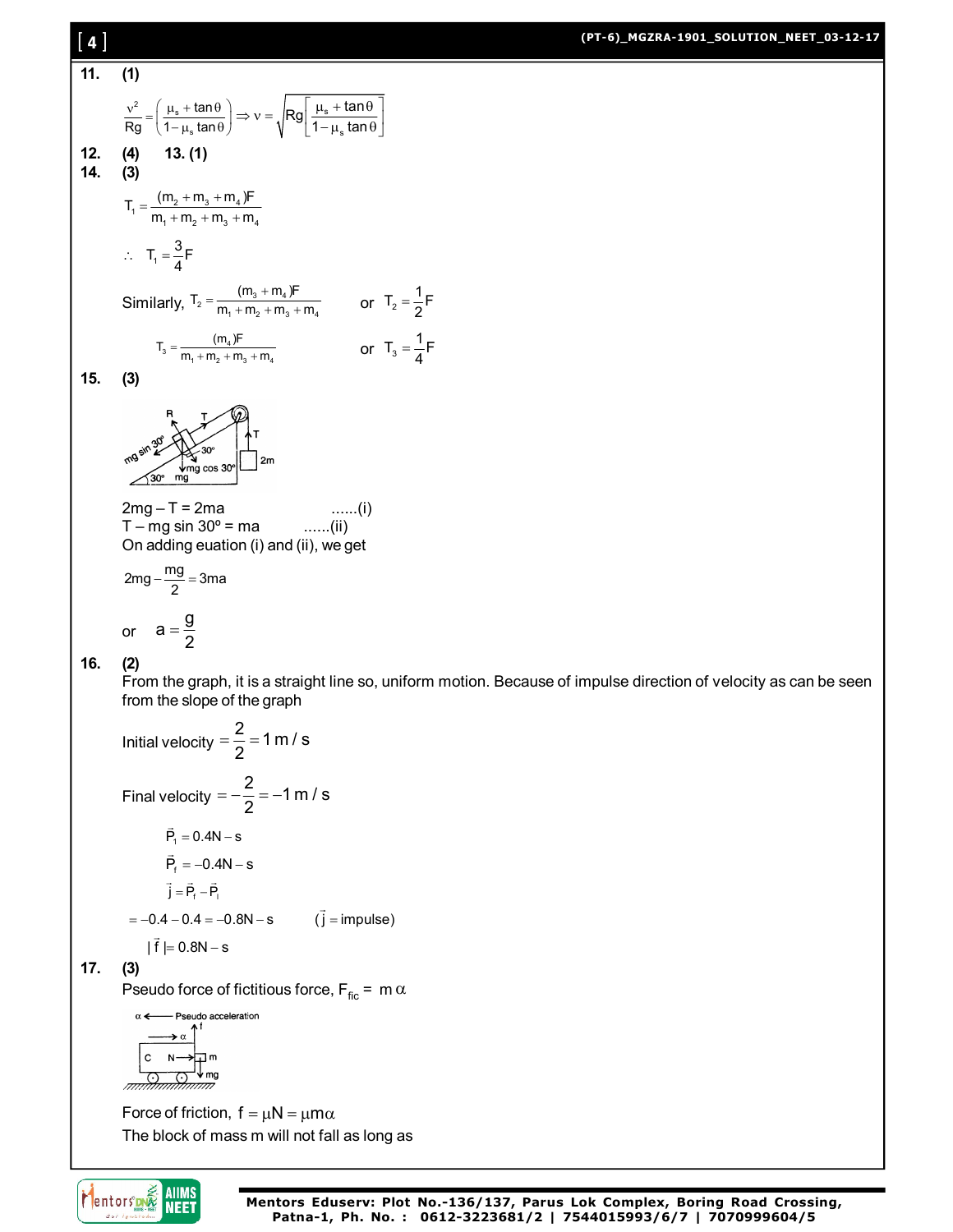# **(PT-6)\_MGZRA-1901\_SOLUTION\_NEET\_03-12-17** [ **5** ]

f ≥ mg  
\n
$$
\mu m \alpha \ge mg
$$
  
\n $\alpha \ge \frac{g}{\mu}$   
\n18. (4)  
\nGiven that  $U = \frac{A}{r^2} - \frac{B}{r}$   
\nFor stable equilibrium,  $F = -\frac{dU}{dr} = 0$   
\nor  $\frac{2A}{r^3} + \frac{B}{r} = 0$  or  $\frac{2A}{r^3} - \frac{B}{r}$  or  $r = \frac{2A}{B}$   
\n20. (3)  
\n21. (3)  
\n22. (3)  
\nAs block starts from rest and comes to rest Hence,  $\Delta KE = 0$   
\nSo,  $mg \sin \theta L = \mu mg \cos \theta \frac{L}{2}$   
\n $\Rightarrow \mu = \frac{2 \sin \theta}{\cos \theta} = 2 \tan \theta$   
\n22. (3)  
\nCentripetal acceleration,  $a_c = \frac{v^2}{r} = k^2rt^2$   
\n $\Rightarrow v^2 = k^2r^2t^2$   
\nAccording to work energy theorem, change in kinetic energy equal to work done.  
\n $\therefore W = \frac{1}{2}mk^2r^2t^2$   
\nThus, power delivered to the particle  
\n $P = \frac{dW}{dt} = mk^2r^2t$   
\n23. (2)  
\n24. (3)  
\n25. (4)  
\n26. (5)  
\n $\sqrt{1.105} = \sqrt{0.6 \times 150 \times 10} = 30$  m/s  
\n24. (3)  
\n $\frac{V}{V} = \sqrt{\frac{1.105}{4}} = \frac{\sqrt{0.6 \times 150 \times 10}}{8} = 30$  m/s  
\n25. (4)  
\n $F_{\text{fid} / 2} \ge \frac{2}{\sqrt{\frac{1.105}{4}}} = \frac{\sqrt{0.6 \times 150 \times 10}}{8} = 30$  m/s  
\n26. (5)  
\n $F_{\text{fid} / 2} \ge \frac{2}{\sqrt{\frac{1.105}{4}}} = \frac{\sqrt{0.6 \times 150 \times 10}}{8} = 30$  m/s  
\n28. (6)  
\n $F_{\text{fid} / 2} \ge \frac$ 

**Mentors Eduserv: Plot No.-136/137, Parus Lok Complex, Boring Road Crossing, Patna-1, Ph. No. : 0612-3223681/2 | 7544015993/6/7 | 7070999604/5**



 $L/2$ 

 $L/2$  $\gamma_{\theta}$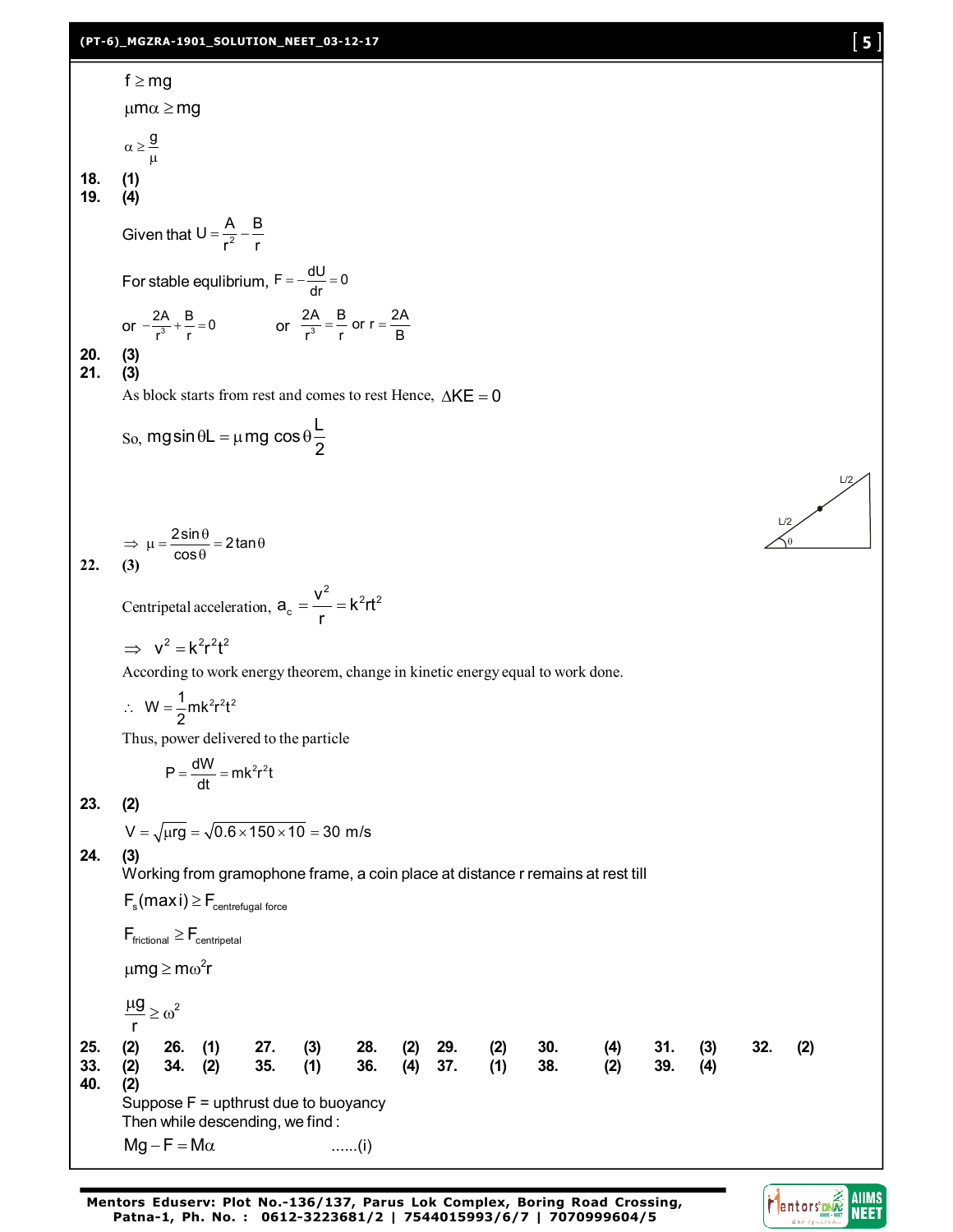| 【6】        |            |                                                |                                                                                                                                                                |            |            |               |            | (PT-6)_MGZRA-1901_SOLUTION_NEET_03-12-1)                                                                                                                                                                                          |
|------------|------------|------------------------------------------------|----------------------------------------------------------------------------------------------------------------------------------------------------------------|------------|------------|---------------|------------|-----------------------------------------------------------------------------------------------------------------------------------------------------------------------------------------------------------------------------------|
|            |            |                                                | $F - (M - m)g = (M - m)\alpha$                                                                                                                                 |            |            | $\ldots$ (ii) |            |                                                                                                                                                                                                                                   |
|            |            | from $(i)$ & $(ii)$                            |                                                                                                                                                                |            |            |               |            |                                                                                                                                                                                                                                   |
|            |            | $m = \left[\frac{2\alpha}{\alpha + g}\right]M$ |                                                                                                                                                                |            |            |               |            |                                                                                                                                                                                                                                   |
| 41.        | (1)        |                                                | Let T be the tension in the string C. Hence,                                                                                                                   |            |            |               |            |                                                                                                                                                                                                                                   |
|            |            | T $cos 45^\circ$ = Mg                          |                                                                                                                                                                |            |            |               |            |                                                                                                                                                                                                                                   |
|            |            |                                                | T sin $45^\circ$ = tension in B<br>Hence, tension in $B = Mg = 100 gN$ .                                                                                       |            |            |               |            |                                                                                                                                                                                                                                   |
| 42.        | (1)        |                                                |                                                                                                                                                                |            |            |               |            |                                                                                                                                                                                                                                   |
| 43.<br>44. | (3)<br>(2) |                                                |                                                                                                                                                                |            |            |               |            |                                                                                                                                                                                                                                   |
|            | example.   |                                                |                                                                                                                                                                |            |            |               |            | No doubt friction opposes the motion of a moving body but in many cases it is also the cause of motion. For                                                                                                                       |
| (a)        |            |                                                |                                                                                                                                                                |            |            |               |            | In moving, a person or vehicle pushes the ground backwards (action) and the rough surface of ground reacts and<br>exerts a forward force due to friction which casues the motion. If there has been no friction there had been no |
| (b)        |            |                                                | friction there will be slipping and no motion.                                                                                                                 |            |            |               |            | If a body is placed in a vehicle which is accelerating the force of friction is the cause of motion of the body along                                                                                                             |
|            |            |                                                |                                                                                                                                                                |            |            |               |            | with the vehicle (i.e., the body will remain at rest in the accelerating vehicle unit $mg < \mu_s mg$ ). If there had been no                                                                                                     |
|            |            |                                                |                                                                                                                                                                |            |            |               |            | friction between the body and the vehicle, the body will not move along with the vehicle.                                                                                                                                         |
| 45.        | (4)        |                                                |                                                                                                                                                                |            |            |               |            |                                                                                                                                                                                                                                   |
|            |            |                                                |                                                                                                                                                                |            |            |               |            | <b>CHEMISTRY</b>                                                                                                                                                                                                                  |
| 46.<br>50. | (1)<br>(3) | 47.<br>51.                                     | (1)<br>(1)                                                                                                                                                     | 48.<br>52. | (3)<br>(2) | 49.<br>53.    | (1)<br>(1) |                                                                                                                                                                                                                                   |
| 54.        | (1)        | 55.                                            | (2)                                                                                                                                                            | 56.        | (4)        | 57.           | (2)        |                                                                                                                                                                                                                                   |
| 58.<br>61. | (4)<br>(2) | 59.                                            | (4)                                                                                                                                                            | 60.        | (3)        |               |            |                                                                                                                                                                                                                                   |
|            |            |                                                | For an isothermal process $\Delta E = 0$                                                                                                                       |            |            |               |            |                                                                                                                                                                                                                                   |
| 62.        | (3)        |                                                | $W = -P\Delta V = -10^5(1 \times 10^{-2} - 1 \times 10^{-3}) = -900$ J                                                                                         |            |            |               |            |                                                                                                                                                                                                                                   |
| 63.        | (2)        |                                                |                                                                                                                                                                |            |            |               |            |                                                                                                                                                                                                                                   |
|            |            |                                                | Given $C + O_2 \rightarrow CO_2$ , $\Delta H^{\circ} = -x kJ$ (i)                                                                                              |            |            |               |            |                                                                                                                                                                                                                                   |
|            |            |                                                | $2CO_2 + O_2 \rightarrow 2CO_2$ , $\Delta H^{\circ} = +y kJ$ (ii)                                                                                              |            |            |               |            |                                                                                                                                                                                                                                   |
|            |            |                                                | or $CO_2 \rightarrow CO + \frac{1}{2}O_2$ , $\Delta H^{\circ} = \frac{y}{2} kJ$ (iii)                                                                          |            |            |               |            |                                                                                                                                                                                                                                   |
|            |            |                                                | By adding no. (i) and (ii) eq.                                                                                                                                 |            |            |               |            |                                                                                                                                                                                                                                   |
|            |            |                                                | $C+O_2+CO_2 \longrightarrow CO_2+CO+\frac{1}{2}O_2$                                                                                                            |            |            |               |            |                                                                                                                                                                                                                                   |
|            |            |                                                | $C + \frac{1}{2}O_2 \longrightarrow CO$ , $\Delta H^{\circ} = \frac{y}{2} - x = \frac{y - 2x}{2} kJ$                                                           |            |            |               |            |                                                                                                                                                                                                                                   |
| 64.        | (1)        |                                                |                                                                                                                                                                |            |            |               |            |                                                                                                                                                                                                                                   |
|            |            |                                                | $2H_2O_2(I) \longrightarrow 2H_2O(I) + O_2(g) \Delta H = ?$                                                                                                    |            |            |               |            |                                                                                                                                                                                                                                   |
|            |            |                                                | $\Delta H = [2 \times \Delta H_f$ of H <sub>2</sub> O(I) + ( $\Delta H_f$ of O <sub>2</sub> ) – ( $2 \times \Delta H_f$ of H <sub>2</sub> O <sub>2</sub> (I))] |            |            |               |            | $=[(2 \times -286)+(0)-(2 \times -188)]$                                                                                                                                                                                          |
|            |            |                                                | $= [-572 + 376] = -196$ kJ mole                                                                                                                                |            |            |               |            |                                                                                                                                                                                                                                   |
| 65.        | (1)        |                                                |                                                                                                                                                                |            |            |               |            |                                                                                                                                                                                                                                   |
|            |            |                                                |                                                                                                                                                                |            |            |               |            |                                                                                                                                                                                                                                   |



+ $H<sub>2</sub>$ 

 $3H$ 

; $\Delta H = 3(-119.5) = -348.5$  kJ

**Mentors Eduserv: Plot No.-136/137, Parus Lok Complex, Boring Road Crossing, Patna-1, Ph. No. : 0612-3223681/2 | 7544015993/6/7 | 7070999604/5**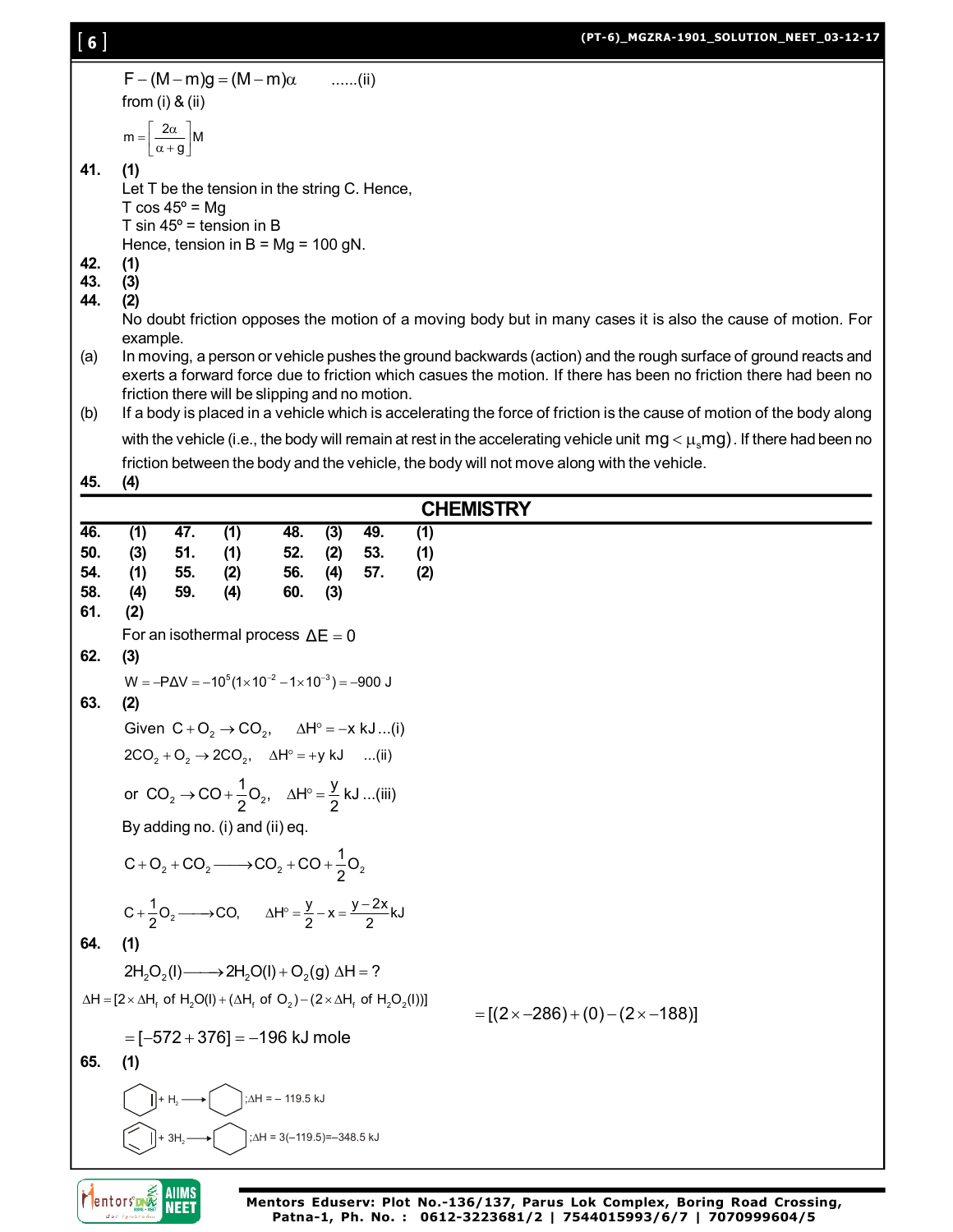**(PT-6)\_MGZRA-1901\_SOLUTION\_NEET\_03-12-17** [ **7** ] The resonance energy privides extra stability to the benzene molecule so it has to be overcome for hydronation to take place. So  $\Delta H = -358.5 - (-150.4) = -208.1 \text{ kJ}$ **66. (2)**  $C_2H_4 + 3O_2 \rightarrow 2CO_2 + 2H_2O$ . Change in enthalpy,  $\Delta H = \Delta H_{\text{products}} - \Delta H_{\text{reactans}}$  $= 2 \times (-394) + 2 \times (-286) - (52 + 0)$  $-1412$  kJ/mol. **67. (1)**  $N = N + 3H - H -$ H H  $945 + 3 \times 436$ absorbed energy  $2 \times (3 \times 391) = 2346$ Energy released  $\Delta H = 2253 - 2346 = -93$  kJ **68. (4)** For isothermal reversible expansion w = q = nRT  $\times$  2.303 log  $\frac{V_2}{V_1}$ 1 V  $=$  q = nRT  $\times$  2  $2RT \times 2.303 \log \frac{20}{2}$ 2  $=2RT\times 2$ =2×2×T×2.303 ×1=9.2 T Entropy change,  $\Delta S = \frac{q}{T} = \frac{9.2T}{T} = 9.2$  cal. T T  $\Delta S = \frac{q}{T} = \frac{Q \cdot E}{T} = \frac{Q}{T}$ **69. (2)** For combustion reaction,  $AH$  is negative,  $\Delta n = (16 + 18) - (25 - 2) = +7$ , so  $\Delta S$  is +ve, reaction is spontaneous, hence  $\Delta G$  is -ve. **70. (4)** By  $2 \times (ii) - (i) + (iii)$  $H<sub>2</sub>(g) + 2C(s) \rightarrow C<sub>2</sub>H<sub>2</sub>(g), \Delta G<sup>o</sup> = 209 kJ$ **71. (2)** Bond dissociation energy of PH $_3$ (g)=228 kcal mol $^{-1}$ P – H bond energy  $=$   $\frac{228}{2}$  = 76 kcal mol<sup>-1</sup> 3  $=\frac{220}{2}=76$  kcal mol<sup>-1</sup>

P – P H H H H Bond energy of 4  $(P - H) + (P - P) = 355$  kcal mol<sup>-1</sup> or  $4 \times 76 + (P-P) = 355$  kcal mol<sup>-1</sup>  $P - P$  bond energy = 51 kcal mol<sup>-1</sup> **72. (1)**  $Fe_2O_3(s) + 3CO(g) \longrightarrow 2Fe(s) + 3CO_2(g);$   $\Delta H = -26.8 \text{ kJ} \dots(i)$   $FeO(s) + CO(g) \longrightarrow Fe(s) + CO_2(g);$   $\Delta H = -16.5 \text{ kJ} \dots(i)$  $FeO(s) + CO(g) \longrightarrow Fe(s) + CO<sub>2</sub>(g);$ eq.  $(i)$  –2 $\times$ (eq). (ii), we get

 $Fe<sub>2</sub>O<sub>3</sub>(s) + CO(g) \longrightarrow 2FeO(s) + CO<sub>2</sub>(g)$ 

**Mentors Eduserv: Plot No.-136/137, Parus Lok Complex, Boring Road Crossing, Patna-1, Ph. No. : 0612-3223681/2 | 7544015993/6/7 | 7070999604/5**

**AIIMS**<br>NEET

Mentorsone